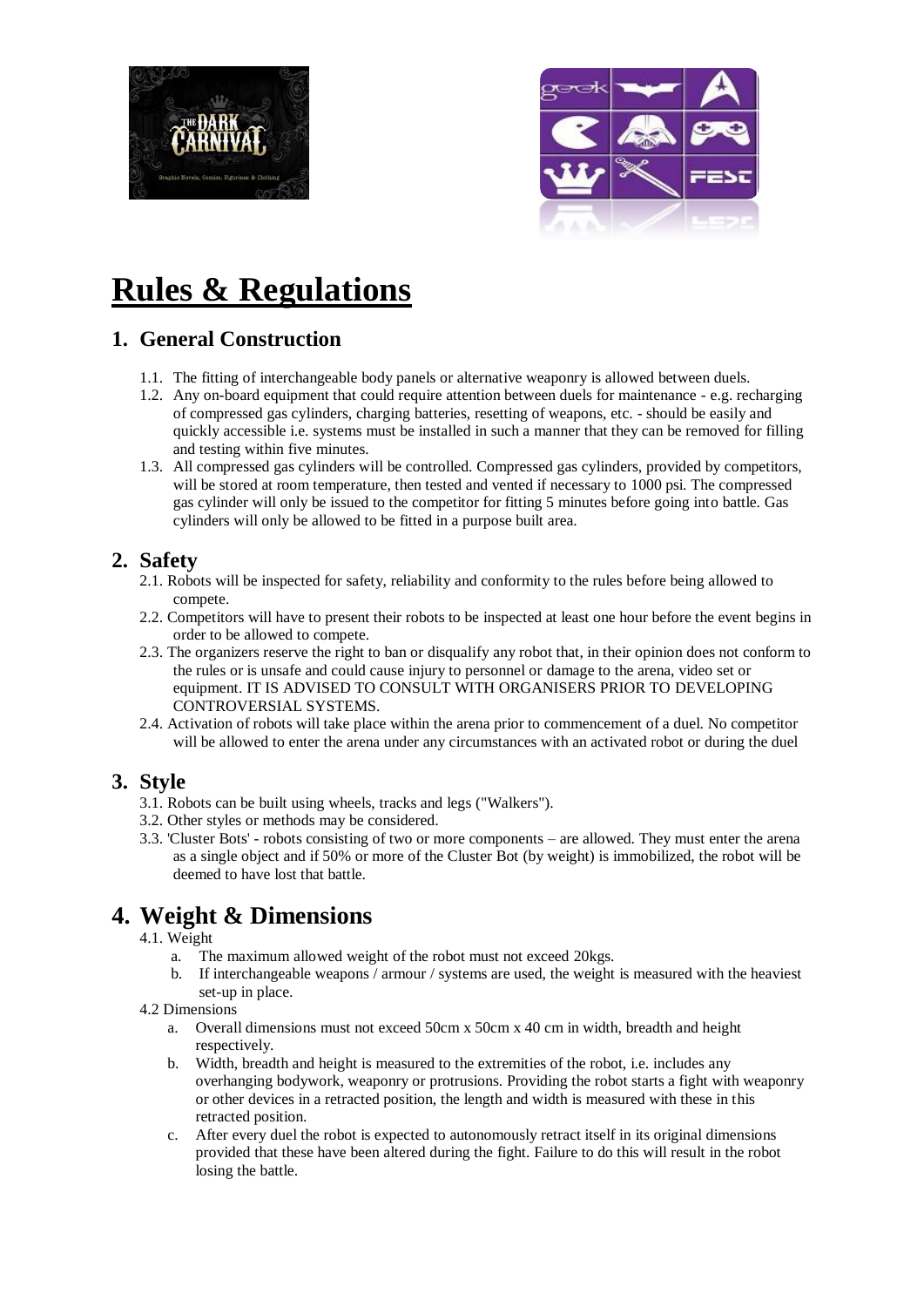# **5. Motive Power**

#### 5.1. General

- a. Motive power for the drive and/or weapons may be electric, internal combustion (IC), hydraulic, or pneumatic. If IC engines are used, a maximum time of 2 minutes prior to battle will be allowed to start the engine.
- b. A combination of engines e.g. electric drive and IC weapons, an IC engine driving a hydraulic pump - is allowed.
- c. Other types of engines may be considered, but it is best to contact the organisers before starting work.

5.2 Safety

- a. All robots must be fitted with on-off switches/or removable links that operate both radio receiver and drive/weapon circuits - in practice totally removing all power from the robot.
- b. If there is more than one isolating switch, these must be positioned adjacent to one another.
- c. 6.2.3 The cut-off switch must be positioned in a visible part of the robot's bodywork, fitted away from any operating weaponry or drive, and this position must be clearly marked.
- d. 6.2.4 The link may be fitted under a cover, but the cover must be able to be opened without the use of tools and must be clearly marked
- e. 6.2.5 If the proposed robot design (e.g. a completely revolving body) could make conforming to some or all of Regulations 6.2 impractical, contact the organizers before starting work.

#### 5.3 Electric Power

- a. A maximum of 24 volts DC or AC will be allowed. The utilized voltage must be declared on the technical check sheet before commencing the tournament.
- b. All power connections (connections carrying a heavy current) must be of an adequate grade and adequately insulated. Cables must be routed to minimize the chances of being cut.
- c. Batteries must be totally sealed and not contain free-flowing liquid. (Whether electrolyte or otherwise).
- d. Battery connections must be adequately insulated.

#### 5.4 IC Engines

- a. Fuel capacity is limited to 15 cc.
- b. Separate fuel tanks must be made of an acceptable type of plastic (e.g. nylon).
- c. If the tank is integral to the engine assembly and is made of metal, the cap must be made of plastic or a plastic "pop off" seal fitted.
- d. The tank must be adequately protected from puncture according to safety considerations.
- e. All fuel lines must be of the correct type and held with the correct type of fittings. They must be routed to minimize the chances of being cut.
- f. A return spring must be fitted to the throttle of all IC engines to return the throttle to "idle" or "off" in the case of servo breakage or failure. (This is in conjunction with any failsafe.)
- 5.5 Hydraulic
	- a. Hydraulic pressure is limited to 3000 psi. The competitor must be able to demonstrate the pressure used and carry with them a portable pressure gauge that can be fitted to the system if required to do so by the organizing team.
	- b. The use of accumulators on the Hydraulic circuits is strictly prohibited.
	- c. Hydraulic fluid storage tanks must be of a suitable material.
	- d. Hydraulic fluid lines and fittings must be to BS (British Standard) specification. The lines must be routed to minimize the chances of being cut.

5.6 Pneumatic

- Pneumatic pressure is limited to 1000 psi. The competitor must be able to demonstrate the pressure used and carry with them a portable pressure gauge that can be fitted to the system if required to do so by the organizing team.
- b. Compressed gas cylinders must conform to current HSE specification only. The following cylinders will be allowed:
	- i. 1.1 kilogram capacity steel
	- ii. 1.1 kilogram capacity aluminium
	- iii. 2 kilogram capacity aluminium

Or multiples thereof. These compressed gas cylinders must have been examined by a competent person within the last five years and have a valid test certificate and be stamped with the date of the test and the brand of the competent person who completed the examination. If upon inspection we consider that the construction or valve has been altered or tampered with in any way, the robot will be disqualified. Valves must be fitted using the torque values specified in BS 5430.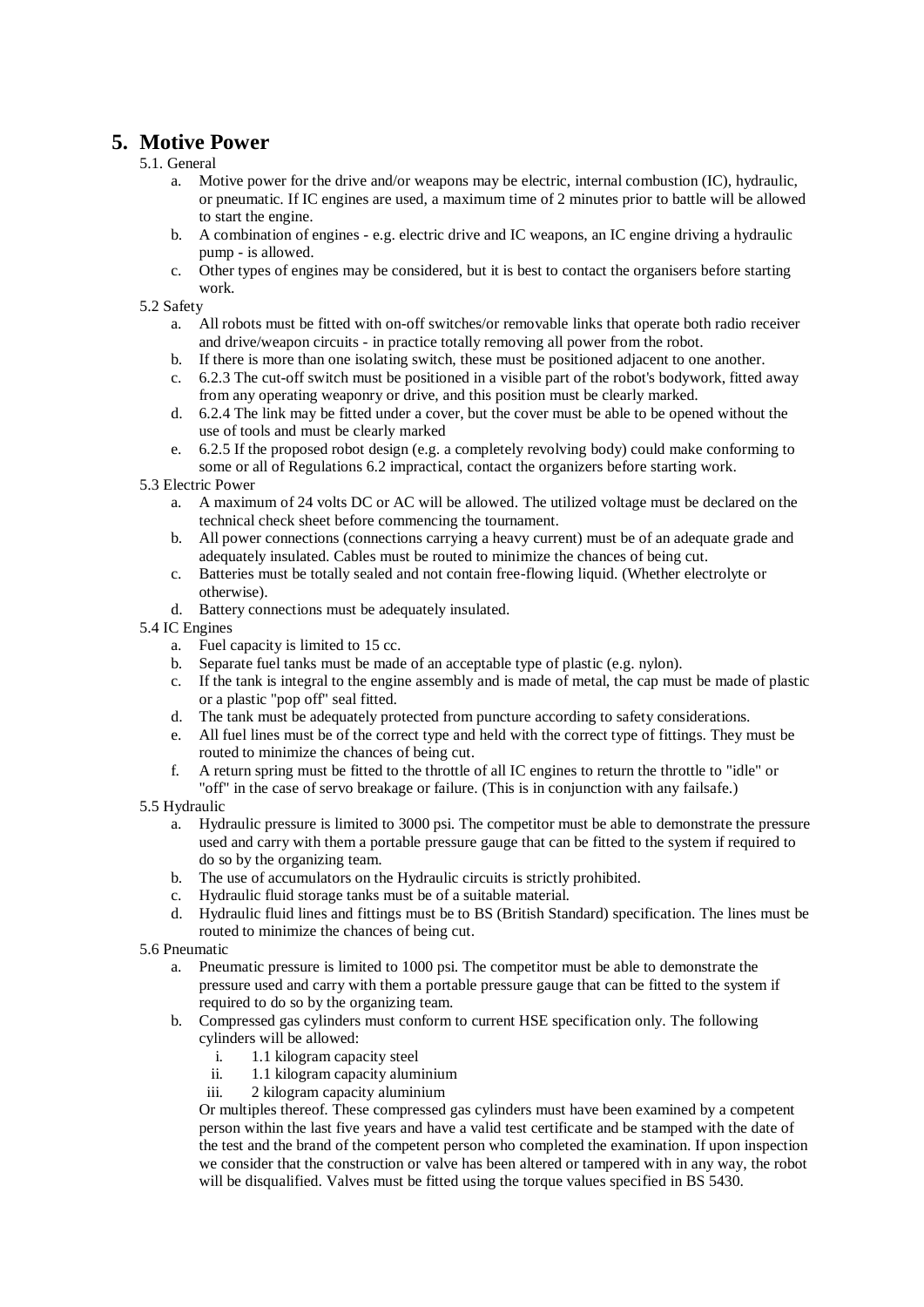- c. Pneumatic lines and fittings must be to BS (British Standard) specification BS EN983 or BS ISO4414. The lines must be routed to minimize the chances of being cut.
- d. All gases in pneumatic systems must be inert e.g. air, carbon dioxide (CO2), argon (Ar) or nitrogen (N2) NOTE: CO2 can only be considered inert when dry, so under no circumstances must moisture be allowed to enter a CO2 cylinder except under the supervision of a competent person who has the correct drying procedures.
- e. Safety
	- i. All compressed gas cylinders and the valves/regulators must be contained within the body of the robot to protect them from puncture
	- ii. The compressed gas cylinder must be securely fastened down and the valve/regulator unless adequately protected by the bodywork- must have an adequate strap or cage over it.
	- iii. A pressure relief/safety valve must be fitted on the high pressure side of the circuit set to lift at 1000 psi. CO2 cylinders must also be protected by a burst disc, set to rupture if the pressure within the cylinder reaches 190 bars (2700 psi).

### **6. Weapons**

- 6.1. All pyrotechnics, explosives, flames, firearms, liquids, corrosives, visual obstruction, high voltage electric discharge, Lasers above 1 milliwatt, electronic devices – e.g. radio jamming, heat-guns – are banned.
- 6.2. No spinning weapons of any description or high powered flipping weapons capable of throwing an opponent more than 1m in any direction will be permitted to prevent flying shrapnel or robots from injuring competitors and spectators.
- 6.3. Halon- a specific fire extinguishing gas effective as a weapon in stopping internal combustion engines. Note that current rules do not specifically ban Halon as it is no longer commercially available.
- 6.4. Devices using inflammable or combustion-supporting gases are banned other than commercially available I.C. engines.
- 6.5. Untethered projectiles are not allowed. Tethered projectiles are allowed, but the tether may not exceed 1.5m in length, (measure from the centre of the robot to the tip of the projectile).
- 6.6. Commercial blades e.g. bayonets must not exceed 15cm in length.
- 6.7. All sharp edges of weapons and robot bodywork in general MUST be fitted with adequate protection that must be in place at all times except in the arena. (These guards are not included with the overall weight of the robot).
- 6.8. Any moving or swinging arms whether or not they hold sharp and/or rotating weapons MUST be fitted with visible locking pin that shows the arm(s) is securely locked into place. Locking pins must be painted red or have a red tag attached and MUST be in place at all times – except in the arena. (These locking pins are not included with the overall weight).
- 6.10 Any moving or swinging arms whether or not they hold sharp weapons MUST be fitted with a safety tether to ensure that the arm remains attached to the robot in the event that the arm is damaged or detached.
- 6.11 Self-contained weapons e.g. IC powered must have a secondary restraint fitted in the event of the primary fitting breaking way.
- 6.12 Autonomous weapons are allowed, although strict safety features must be incorporated. Please contact the organizers.

# **7. Radio Control**

7.1. All robots must be controlled wirelessly from outside the arena.

7.2. All the RC circuitry, which can be purchased or built, MUST HAVE ITS FREQUENCY DECLARED.

# **8. Maintenance Workshop**

- 8.1. Power tools are allowed on the event day. Care must be taken not to damage venue property. Any damage done to the premises will have to be paid by the offending team.
- 8.2. No welding equipment is allowed on the premises.
- 8.3. Only repairs may be carried out in the workshop. Modifications to the robot once technically checked are prohibited.
- 8.4. A staff member will notify the team 2 minutes prior their fight so that the team will start closing their robot and finalise their repairs and adjustments. If a team does not approach the arena in time, the jury is empowered to disqualify the team for that fight.